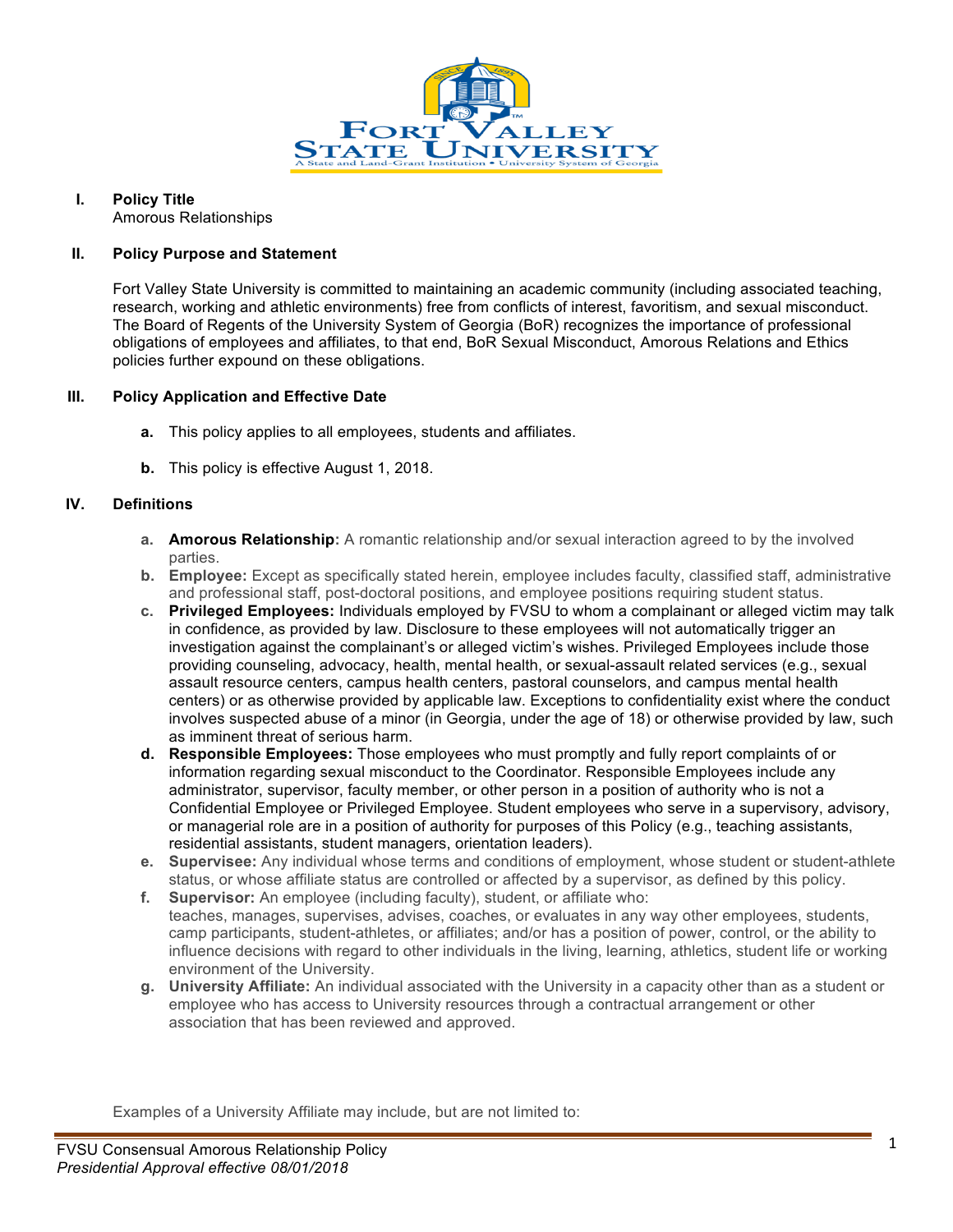- employees of contractors hired to conduct repair work at the University;
- employees of vendors engaged to provide training to University administrators;
- health care providers retained by the University to provide medical services to students/staff;
- volunteers in academic and/or operational units within the University; and
- post-doctoral positions who receive external funding;
- researchers or recent graduates who are self-funded or independently funded, but utilize University's facilities to further the University's research endeavors;
- Members of any University affiliated board.

# **V. Policy**

This policy addresses actual or the pursuit of amorous, romantic relationships and/or sexual interactions that, even if both parties appear to have consented, may create actual and perceived breaches of professional obligations, conflicts of interests, and create the possibility for sexual misconduct or favoritism. A person is deemed incapable of consent when he or she is less than 16 years old, an individual with an intellectual disability, or an individual that suffers from mental illness, mentally incapacitation, physical helplessness or is under the care of custody of a state or local agency pursuant to a court order.

This policy prohibits actual or the pursuit of amorous relationships between:

- employees or affiliates and any student or employee whom that individual teaches, manages, supervises, advises, or evaluates in any way;
- employees or affiliates and any student or employee whom that individual maintains a position of power over such that a reasonably prudent person could question the consensual nature of the relationship, such as a relationship between a University police officer or Cabinet member and a student;
- Athletics coaches, affiliates, or athletics employees and student-athletes;
- student employees and any student whom that student employee teaches, manages, supervises, advises, or evaluates in any way; and
- employees (including faculty) and/or affiliates where one teaches, manages, supervises, advises, or evaluates the other in any way, unless the person in the position of greater authority or power notifies appropriate University offices and a mitigation plan (as defined below) is in place.

This policy is applicable regardless of the sex/gender of the individual with managerial, supervisory, teaching, evaluation, coaching or advisory authority, and/or the sex/gender of the individual who is managed, supervised, taught, coached, advised, or evaluated in any way.

This prohibition also includes, but is not limited to, employees or affiliates providing or engaging with students and their receipt of mentoring, advising, or tutoring services, or their participation in student clubs, student publications, student affairs projects and initiatives, enrollment management and/or other campus-related functions, programs, and activities.

This policy is not intended to preclude couples from working together *as long as there are no supervisory or evaluative oversight duties*.

# **VI. Process/Procedures**

Anyone with a current or past involvement in an amorous relationship with someone that is, or could be determined by a reasonably prudent person to be, forbidden by this policy, must immediately disclose the relationship to the appropriate supervisor including the Office of Human Resources and the Director of Contracts and Compliance. Under the advisement of the Office of Human Resources and Director of Contracts and Compliance, the supervisor/dean will take the appropriate steps to ensure compliance under this policy.

If a situation arise in which parties who are or have been involved in any amorous relationship comes into a position in which they would be called upon to manage, supervise, review, advise, recommend, teach or evaluate one another, the individual in authority must immediately recuse himself or herself and promptly report this fact to his or her supervisor. The supervisor, in consultation with the Office of Human Resources and Director of